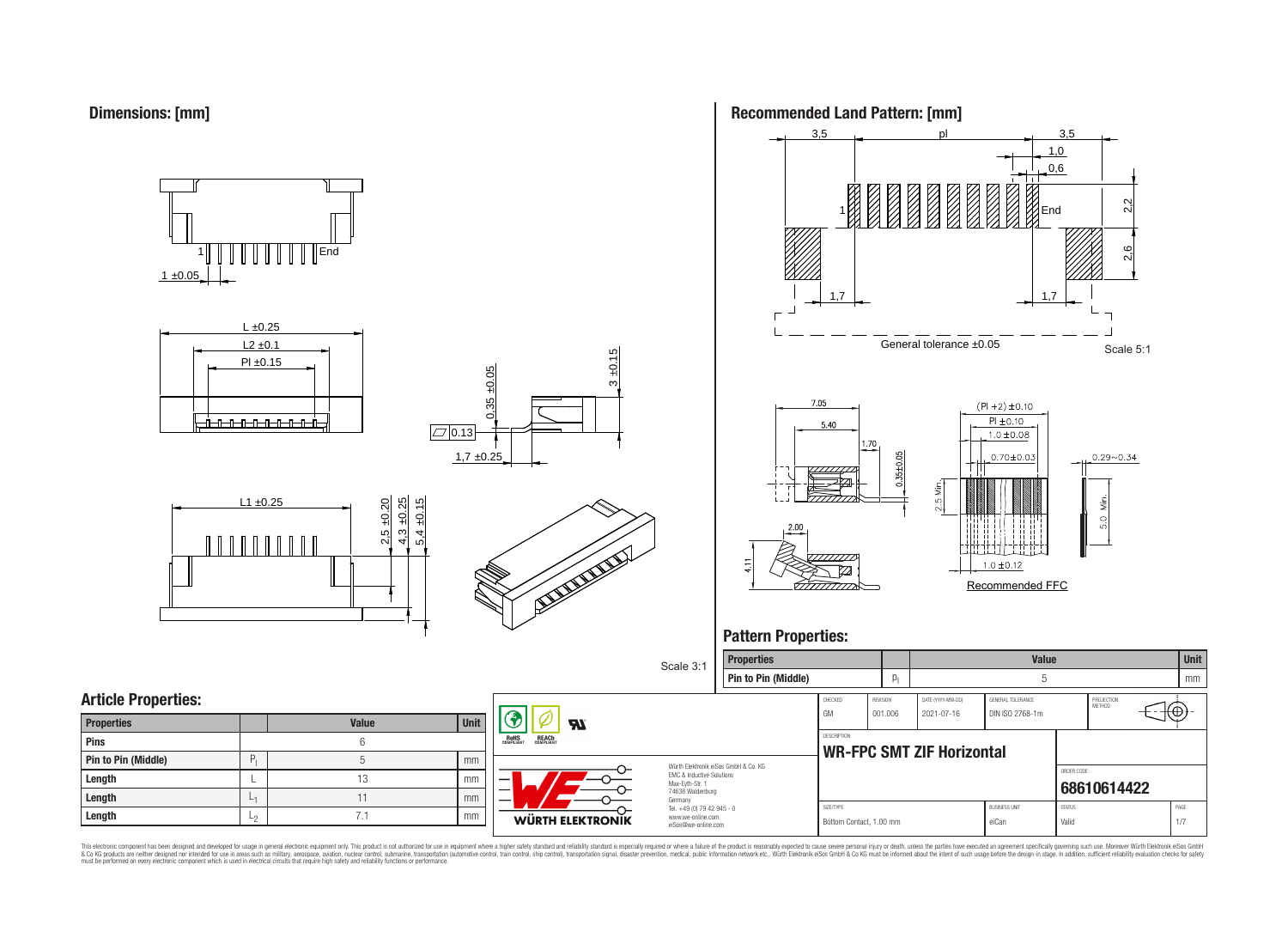### **Kind Properties:**

| <b>Properties</b> |   | <b>Value</b>     | <b>Unit</b> |  |  |
|-------------------|---|------------------|-------------|--|--|
| Pitch             | - |                  | mm          |  |  |
| <b>Durability</b> |   | 25 Mating cycles |             |  |  |

# **Material Properties:**

| <b>Insulator Material</b>            | <b>PPS</b>                                   |
|--------------------------------------|----------------------------------------------|
| <b>Insulator Flammability Rating</b> | $UL94V-0$                                    |
| <b>Insulator Color</b>               | Beige                                        |
| <b>Actuator Material</b>             | PPS                                          |
| <b>Actuator Flammability Rating</b>  | $UL94$ V-0                                   |
| <b>Actuator Color</b>                | <b>Black</b>                                 |
| <b>Contact Material</b>              | Phosphor Bronze                              |
| <b>Contact Plating</b>               | 100 ( $\mu$ ") Tin over 50 ( $\mu$ ") Nickel |
| <b>Contact Type</b>                  | Stamped                                      |

### **General Information:**

| <b>Onera</b><br>ັບບຸບເພເມະສ | $OC$ or<br>$-\circ$ |
|-----------------------------|---------------------|
|                             |                     |

## **Electrical Properties:**

| <b>Properties</b>            |               | <b>Test conditions</b> | <b>Value</b> | <b>Unit</b>    | Tol. |
|------------------------------|---------------|------------------------|--------------|----------------|------|
| <b>Rated Current</b>         | Ιp            |                        |              | $\overline{A}$ |      |
| <b>Working Voltage</b>       |               |                        | 125          | V(AC)          |      |
| <b>Withstanding Voltage</b>  |               | min                    | 500          | V(AC)          |      |
| <b>Contact Resistance</b>    | R             |                        | 20           | $m\Omega$      | max. |
| <b>Insulation Resistance</b> | $R_{\mid SO}$ |                        | 100          | MΩ             | min. |

### **Certification:**

| <b>RoHS Approval</b>  | Compliant [2011/65/EU&2015/863]     |
|-----------------------|-------------------------------------|
| <b>REACh Approval</b> | Conform or declared [(EC)1907/2006] |

# **Certification:**

**UL Approval** E323964

# **Packaging Properties:**

| rackaging             | Tape and Reel |
|-----------------------|---------------|
| <b>Packaging Unit</b> | 1500          |

### **Specific Recommendation:**

In order to handle products correctly, please download our precaution guide which is available under "Tutorials" on our Homepage: www. we-online.com/precaution\_6873xx124422

| ЯI                                                                                                       |                                                                                   | CHECKED<br>GM                        | <b>REVISION</b><br>001.006 | DATE (YYYY-MM-DD)<br>2021-07-16  | GENERAL TOLERANCE<br>DIN ISO 2768-1m |                        | PROJECTION<br><b>METHOD</b> | ⊣t⊕∴        |
|----------------------------------------------------------------------------------------------------------|-----------------------------------------------------------------------------------|--------------------------------------|----------------------------|----------------------------------|--------------------------------------|------------------------|-----------------------------|-------------|
| <b>REACH</b><br>COMPLIANT<br><b>ROHS</b><br>COMPLIANT                                                    |                                                                                   | DESCRIPTION                          |                            | <b>WR-FPC SMT ZIF Horizontal</b> |                                      |                        |                             |             |
| Würth Elektronik eiSos GmbH & Co. KG<br>EMC & Inductive Solutions<br>Max-Evth-Str. 1<br>74638 Waldenburg |                                                                                   |                                      |                            |                                  |                                      | ORDER CODE             | 68610614422                 |             |
| WÜRTH ELEKTRONIK                                                                                         | Germany<br>Tel. +49 (0) 79 42 945 - 0<br>www.we-online.com<br>eiSos@we-online.com | SIZE/TYPE<br>Bottom Contact, 1.00 mm |                            |                                  | <b>BUSINESS UNIT</b><br>eiCan        | <b>STATUS</b><br>Valid |                             | PAGE<br>2/7 |

This electronic component has been designed and developed for usage in general electronic equipment only. This product is not authorized for subserved requipment where a higher selection equipment where a higher selection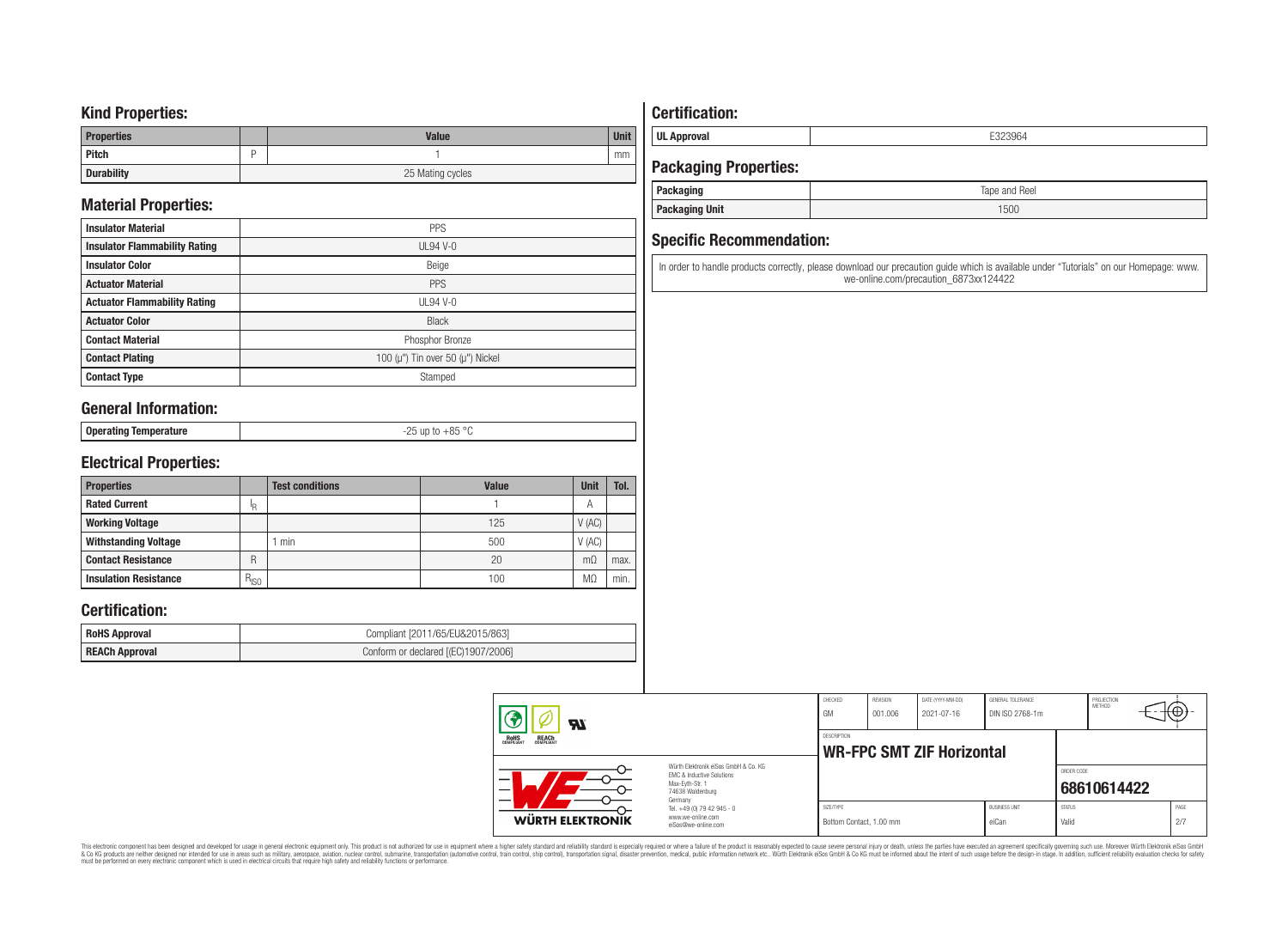**Packaging Specification - Tape and Reel: [mm]**

**Packaging Specification - Reel: [mm]**



This electronic component has been designed and developed for usage in general electronic equipment only. This product is not authorized for use in equipment where a higher safely standard and reliability standard si espec & Ook product a label and the membed of the seasuch as marked and as which such a membed and the such assume that income in the seasuch and the simulation and the such assume that include to the such a membed and the such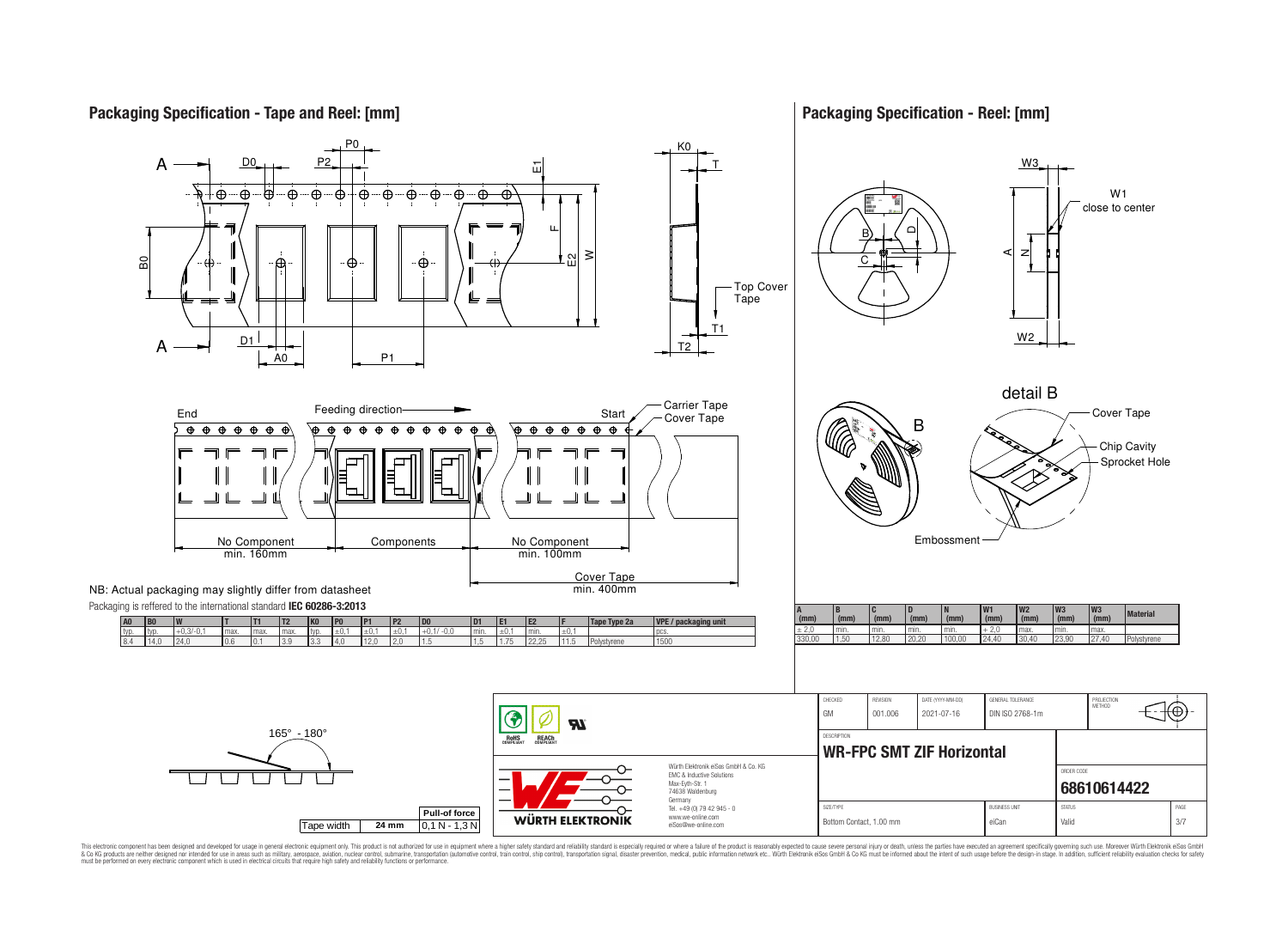

NB: Actual packaging may slightly differ from datasheet

| $L_{C}$ (mm)<br>M<br>$W_{\cap}$ (mm) | $H_{\cap}$ (mm) | No. of reel<br>outer packaging | Packaging<br><b>Unit</b> | Material |
|--------------------------------------|-----------------|--------------------------------|--------------------------|----------|
| typ.<br>l typ                        | tvr             | reel.                          | l pcs                    |          |
| 340<br>34(                           | 255             |                                | 19000                    | Pape     |

| ЪT                                                                                                                                                   |                                                                        | CHECKED<br>GM                        | REVISION<br>001.006 | DATE (YYYY-MM-DD)<br>2021-07-16  | GENERAL TOLERANCE<br>DIN ISO 2768-1m |                        | PROJECTION<br>METHOD | ΨA          |
|------------------------------------------------------------------------------------------------------------------------------------------------------|------------------------------------------------------------------------|--------------------------------------|---------------------|----------------------------------|--------------------------------------|------------------------|----------------------|-------------|
| <b>ROHS</b><br>COMPLIANT<br><b>REACH</b><br>COMPLIANT                                                                                                |                                                                        | <b>DESCRIPTION</b>                   |                     | <b>WR-FPC SMT ZIF Horizontal</b> |                                      |                        |                      |             |
| Würth Flektronik eiSos GmbH & Co. KG<br>EMC & Inductive Solutions<br>–<br>Max-Eyth-Str. 1<br>$\overline{\phantom{0}}$<br>74638 Waldenburg<br>Germany |                                                                        |                                      |                     |                                  |                                      | ORDER CODE             | 68610614422          |             |
| WÜRTH ELEKTRONIK                                                                                                                                     | Tel. +49 (0) 79 42 945 - 0<br>www.we-online.com<br>eiSos@we-online.com | SIZE/TYPE<br>Bottom Contact, 1.00 mm |                     |                                  | <b>BUSINESS UNIT</b><br>eiCan        | <b>STATUS</b><br>Valid |                      | PAGE<br>4/7 |

This electronic component has been designed and developed for usage in general electronic equipment only. This product is not authorized for subserved requipment where a higher selection equipment where a higher selection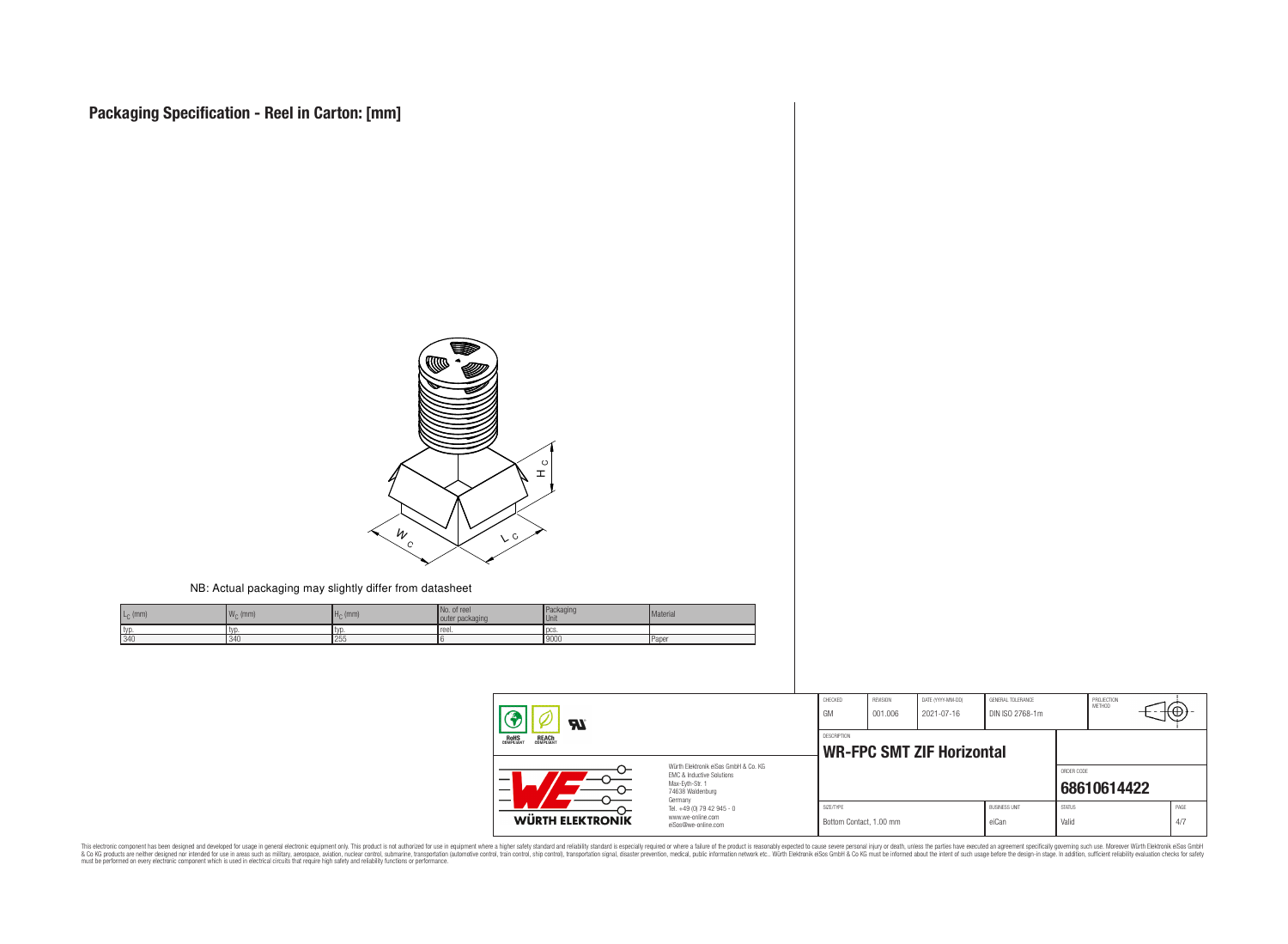# **Classification Reflow Profile for SMT components:**



# **Classification Reflow Soldering Profile:**

| <b>Profile Feature</b>                              |                               | Value                            |
|-----------------------------------------------------|-------------------------------|----------------------------------|
| <b>Preheat Temperature Min</b>                      | 's min                        | 150 °C                           |
| <b>Preheat Temperature Max</b>                      | $\frac{1}{s}$ max             | 200 °C                           |
| Preheat Time $t_s$ from $T_{s,min}$ to $T_{s,max}$  | t,                            | 60 - 120 seconds                 |
| Ramp-up Rate $(T_1$ to $T_p$ )                      |                               | 3 °C/ second max.                |
| <b>Liquidous Temperature</b>                        | ъ.                            | 217 °C                           |
| Time t <sub>i</sub> maintained above T <sub>1</sub> | t,                            | $60 - 150$ seconds               |
| Peak package body temperature                       | T <sub>o</sub>                | $T_p \leq T_c$ , see Table below |
| Time within 5°C of actual peak<br>temperature       | $\mathfrak{c}_{\mathfrak{p}}$ | $20 - 30$ seconds                |
| Ramp-down Rate $(T_p$ to $T_1$ )                    |                               | $6^{\circ}$ C/ second max.       |
| Time 25°C to peak temperature                       |                               | 8 minutes max.                   |

refer to IPC/ JEDEC J-STD-020E

# **Package Classification Reflow Temperature (T<sup>c</sup> ):**

| <b>Properties</b>                                                    | Volume mm <sup>3</sup><br>$350$ | Volume mm <sup>3</sup><br>350-2000 | Volume mm <sup>3</sup><br>>2000 |  |
|----------------------------------------------------------------------|---------------------------------|------------------------------------|---------------------------------|--|
| <b>PB-Free Assembly   Package Thickness  </b><br>$< 1.6$ mm          | 260 °C                          | 260 °C                             | 260 °C                          |  |
| <b>PB-Free Assembly   Package Thickness  </b><br>$1.6$ mm $- 2.5$ mm | 260 °C                          | 250 °C                             | 245 °C                          |  |
| <b>PB-Free Assembly   Package Thickness  </b><br>$>2.5$ mm           | 250 °C                          | 245 °C                             | 245 °C                          |  |

refer to IPC/ JEDEC J-STD-020E

| Яľ                                                                                                                                  |                            | CHECKED<br>GM | <b>REVISION</b><br>001.006 | DATE (YYYY-MM-DD)<br>2021-07-16  | GENERAL TOLERANCE<br>DIN ISO 2768-1m |               | PROJECTION<br><b>METHOD</b> |      |
|-------------------------------------------------------------------------------------------------------------------------------------|----------------------------|---------------|----------------------------|----------------------------------|--------------------------------------|---------------|-----------------------------|------|
| ROHS<br>COMPLIANT<br><b>REACH</b><br>COMPLIANT                                                                                      |                            | DESCRIPTION   |                            | <b>WR-FPC SMT ZIF Horizontal</b> |                                      |               |                             |      |
| Würth Flektronik eiSos GmbH & Co. KG<br><b>EMC &amp; Inductive Solutions</b><br>Max-Evth-Str. 1<br>-<br>74638 Waldenburg<br>Germany |                            |               |                            |                                  |                                      | ORDER CODE    | 68610614422                 |      |
|                                                                                                                                     | Tel. +49 (0) 79 42 945 - 0 | SIZE/TYPE     |                            |                                  | <b>BUSINESS UNIT</b>                 | <b>STATUS</b> |                             | PAGE |

This electronic component has been designed and developed for usage in general electronic equipment only. This product is not authorized for subserved requipment where a higher selection equipment where a higher selection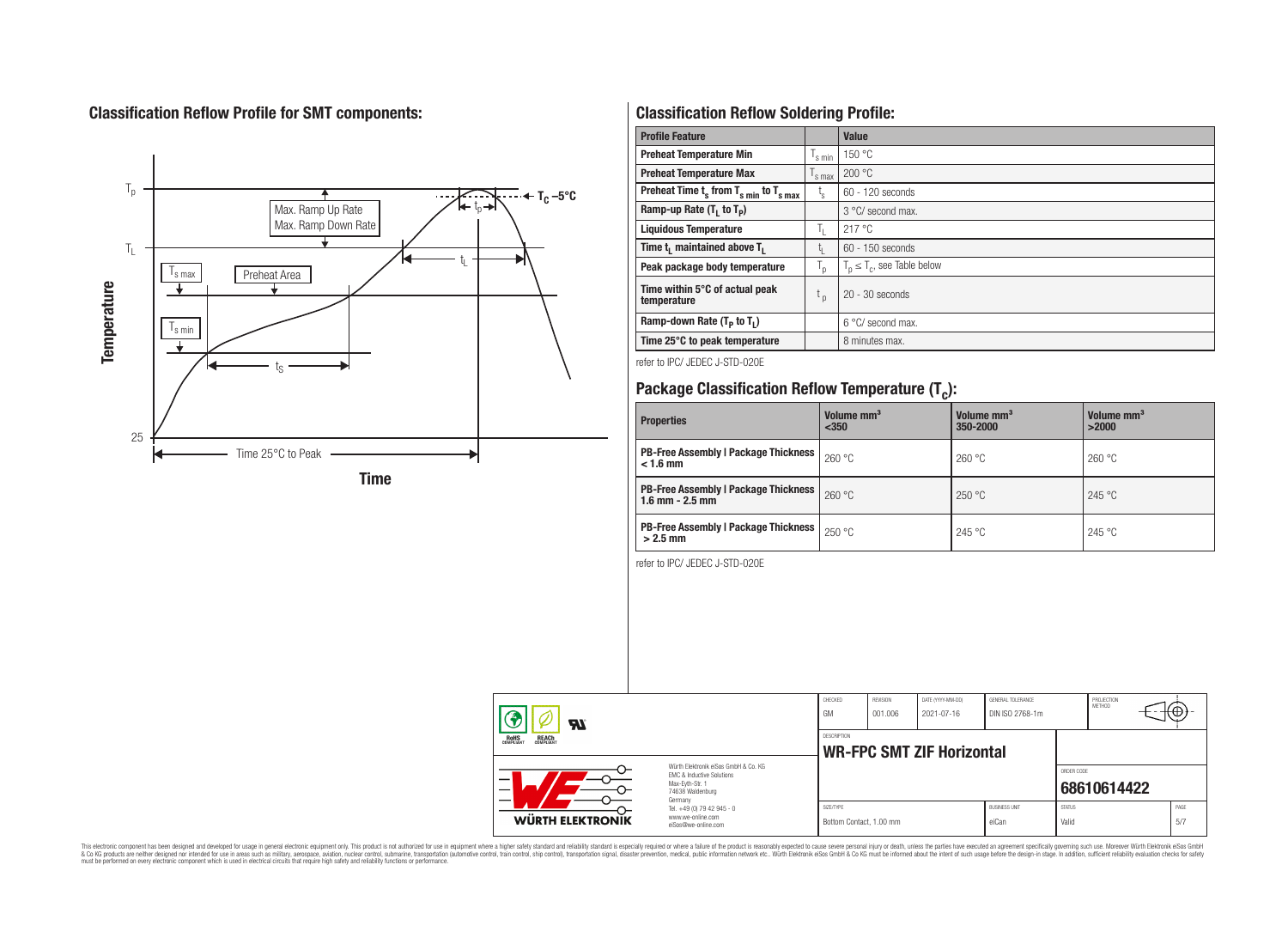# **Cautions and Warnings:**

### **The following conditions apply to all goods within the product series of the Connectors of Würth Elektronik eiSos GmbH & Co. KG:**

#### **General:**

- This mechanical component is designed and manufactured for use in general electronic equipment.
- Würth Elektronik must be asked for written approval (following the PPAP procedure) before incorporating the components into any equipment in fields such as military, aerospace, aviation, nuclear control, submarine, transportation (automotive control, train control, ship control), transportation signal, disaster prevention, medical, public information network, etc. where higher safety and reliability are especially required and/or if there is the possibility of direct damage or human injury.
- Mechanical components that will be used in safety-critical or high-reliability applications, should be pre-evaluated by the customer.
- The mechanical component is designed and manufactured to be used within the datasheet specified values. If the usage and operation conditions specified in the datasheet are not met, the component may be damaged or dissolved.
- Do not drop or impact the components, the component may be damaged.
- Prevent any damage or scratches on the component, especially on the actuator.
- Direct mechanical impact to the product shall be prevented (e.g overlapping of the PCB's).
- Würth Elektronik products are qualified according to international standards, which are listed in each product reliability report. Würth Elektronik does not warrant any customer qualified product characteristics beyond Würth Elektroniks' specifications, for its validity and sustainability over time.
- The responsibility for the applicability of the customer specific products and use in a particular customer design is always within the authority of the customer. All technical specifications for standard products do also apply to customer specific products.
- The mechanical component is designed to be used along with Würth Elektronik counterparts and tools. Würth Elektronik cannot ensure the reliability of these components while being used with other products.

#### **Product Specific:**

#### **Soldering:**

- The solder profile must comply with the technical product specifications. All other profiles will void the warranty.
- All other soldering methods are at the customers' own risk.

#### **Cleaning and Washing:**

- Washing agents used during the production to clean the customer application might damage or change the characteristics of the component, body, pins and termination. Washing agents may have a negative effect on the long-term functionality of the product.
- Using a brush during the cleaning process may deform function relevant areas. Therefore, we do not recommend using a brush during the PCB cleaning process.

#### **Potting and Coating:**

• If the product is potted in the customer application, the potting material might shrink or expand during and after hardening. Shrinking could lead to an incomplete seal, allowing contaminants into the components. Expansion could damage the components. We recommend a manual inspection after potting or coating to avoid these effects.

#### **Storage Conditions:**

- A storage of Würth Elektronik products for longer than 12 months is not recommended. Within other effects, the terminals may suffer degradation, resulting in bad solderability. Therefore, all products shall be used within the period of 12 months based on the day of shipment.
- Do not expose the components to direct sunlight.
- The storage conditions in the original packaging are defined according to DIN EN 61760-2.
- The storage conditions stated in the original packaging apply to the storage time and not to the transportation time of the components.

#### **Packaging:**

• The packaging specifications apply only to purchase orders comprising whole packaging units. If the ordered quantity exceeds or is lower than the specified packaging unit, packaging in accordance with the packaging specifications cannot be ensured.

#### **Handling:**

- Do not repeatedly operate the component with excessive force. It may damage or deform the component resulting in malfunction.
- In the case a product requires particular handling precautions, in addition to the general recommendations mentioned here before, these will appear on the product datasheet
- The temperature rise of the component must be taken into consideration. The operating temperature is comprised of ambient temperature and temperature rise of the component.The operating temperature of the component shall not exceed the maximum temperature specified.

These cautions and warnings comply with the state of the scientific and technical knowledge and are believed to be accurate and reliable. However, no responsibility is assumed for inaccuracies or incompleteness.

| $\boldsymbol{w}$                                                                                                                                                                      |                                                                        | CHECKED<br>GM                                          | REVISION<br>001.006 | DATE (YYYY-MM-DD)<br>2021-07-16 | GENERAL TOLERANCE<br>DIN ISO 2768-1m |                           | PROJECTION<br><b>METHOD</b> |  | ι€Ψ∶        |
|---------------------------------------------------------------------------------------------------------------------------------------------------------------------------------------|------------------------------------------------------------------------|--------------------------------------------------------|---------------------|---------------------------------|--------------------------------------|---------------------------|-----------------------------|--|-------------|
| ROHS<br>COMPLIANT<br><b>REACH</b><br>COMPLIANT<br>Würth Elektronik eiSos GmbH & Co. KG<br><b>EMC &amp; Inductive Solutions</b><br>–<br>Max-Eyth-Str. 1<br>74638 Waldenburg<br>Germany |                                                                        | <b>DESCRIPTION</b><br><b>WR-FPC SMT ZIF Horizontal</b> |                     |                                 |                                      |                           |                             |  |             |
|                                                                                                                                                                                       |                                                                        |                                                        |                     |                                 |                                      | ORDER CODE<br>68610614422 |                             |  |             |
| WÜRTH ELEKTRONIK                                                                                                                                                                      | Tel. +49 (0) 79 42 945 - 0<br>www.we-online.com<br>eiSos@we-online.com | SIZE/TYPE<br>Bottom Contact, 1.00 mm                   |                     |                                 | <b>BUSINESS UNIT</b><br>eiCan        | <b>STATUS</b><br>Valid    |                             |  | PAGE<br>6/7 |

This electronic component has been designed and developed for usage in general electronic equipment only. This product is not authorized for use in equipment where a higher safety standard and reliability standard si espec & Ook product a label and the membed of the seasuch as marked and as which such a membed and the such assume that income in the seasuch and the simulation and the such assume that include to the such a membed and the such